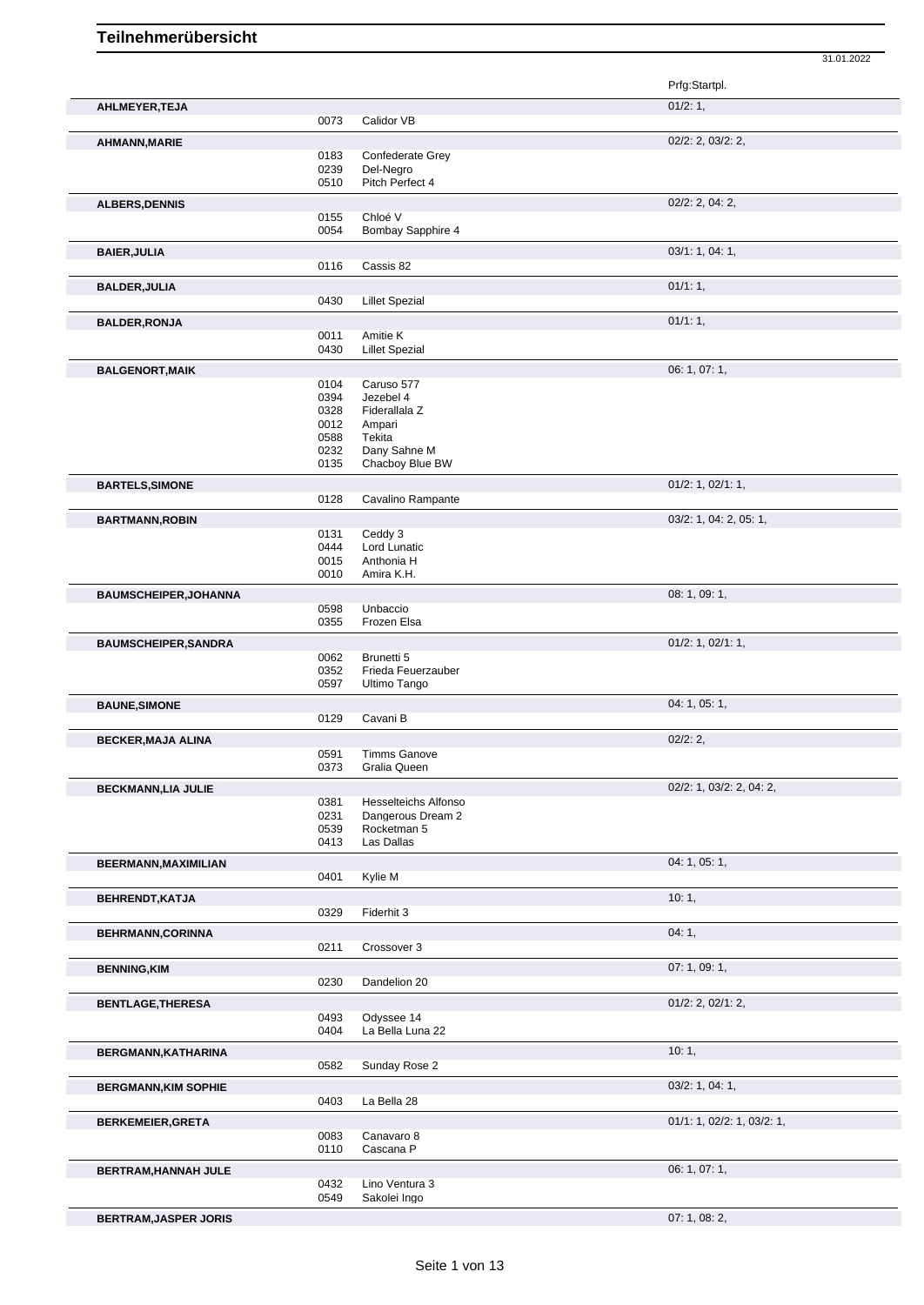|                             |              |                                   | 31.01.2022                        |  |
|-----------------------------|--------------|-----------------------------------|-----------------------------------|--|
|                             |              |                                   | Prfg:Startpl.                     |  |
|                             | 0432         | Lino Ventura 3                    |                                   |  |
|                             | 0549         | Sakolei Ingo                      |                                   |  |
| <b>BEVERS, ANTONIA</b>      | 0388         | Iluna van het Harteveld           | 06: 1, 07: 1,                     |  |
| <b>BIERLEIN, ANN-CATRIN</b> |              |                                   | 02/1: 3, 03/1: 2,                 |  |
|                             | 0565         | Sir Scotty                        |                                   |  |
|                             | 0457<br>0177 | Magic Moment 25<br>Come On Lotti  |                                   |  |
| <b>BIRGOLEIT, SARAH</b>     |              |                                   | 07:1,                             |  |
|                             | 0358         | Fürst Figaro 5                    |                                   |  |
| <b>BLENNEMANN, MAREI</b>    |              |                                   | 09:1,                             |  |
|                             | 0243         | Demirel Rose                      |                                   |  |
| <b>BLOMBERG,LENA</b>        |              |                                   | 09: 1, 10: 1,                     |  |
|                             | 0323         | Felicia 93                        |                                   |  |
| <b>BLUETHGEN, JESSICA</b>   | 0359         | Fürst Figaro 7                    | 06: 1, 07: 1,                     |  |
| <b>BLUMENHAGEN, TINA</b>    |              |                                   | 10:1,                             |  |
|                             | 0584         | Svenson TB                        |                                   |  |
| <b>BOCKHACKER, JANA</b>     |              |                                   | 01/2: 1, 07: 1,                   |  |
|                             | 0315         | Fabiano SE                        |                                   |  |
| <b>BOCKSKOPF, NORA</b>      |              |                                   | 07:1,                             |  |
|                             | 0532<br>0330 | Regalito de Corazon<br>Fiesta 122 |                                   |  |
|                             |              |                                   | 01/1: 1, 02/1: 1, 03/1: 1, 04: 1, |  |
| <b>BOEGEL, EMILY</b>        | 0099         | Carpe Diem 58                     |                                   |  |
|                             | 0332         | Firella 4                         |                                   |  |
| <b>BOEHMER, JOHANNA</b>     |              |                                   | 09: 1, 10: 2,                     |  |
|                             | 0613<br>0039 | Windhoek 16<br>Baryt 7            |                                   |  |
| <b>BOELLING,CONSTANZE</b>   |              |                                   | 03/1: 1, 04: 1,                   |  |
|                             | 0203         | Corretto B                        |                                   |  |
| <b>BOELTING, VANESSA</b>    |              |                                   | 02/2: 1, 04: 2,                   |  |
|                             | 0389<br>0096 | Index 44<br>Carlos HH             |                                   |  |
|                             | 0214         | Cunterbunt 5                      |                                   |  |
|                             | 0530         | Ready to go W                     |                                   |  |
|                             | 0174<br>0075 | Colour my Life W<br>Call me S     |                                   |  |
|                             | 0454         | Lykke B                           |                                   |  |
|                             | 0253         | Diamond Lancer                    |                                   |  |
|                             | 0179         | Comtesse 208                      |                                   |  |
| <b>BOERTZ, ALINA</b>        | 0022         | Aron 298                          | 06:1,                             |  |
| <b>BOESE, SANDRA</b>        |              |                                   | 10:1,                             |  |
|                             | 0271         | Don Vinci                         |                                   |  |
| <b>BOETTCHER, ANNIKA</b>    |              |                                   | 06: 1, 07: 1,                     |  |
|                             | 0091         | Cara Mia Piccola                  |                                   |  |
| <b>BOLKE, KATHARINA</b>     | 0376         | Harda Zuzia                       | 07:1,                             |  |
|                             |              |                                   | 06: 1, 07: 1,                     |  |
| <b>BOLTE, KLARA</b>         | 0343         | Franka Zis                        |                                   |  |
| <b>BONMANN, ANNIKA</b>      |              |                                   | 02/1: 1, 03/1: 1,                 |  |
|                             | 0546         | Rusticus 9                        |                                   |  |
|                             | 0166         | Cnut 12                           |                                   |  |
| <b>BOSSMANN, MARIE</b>      | 0325         | Fernet 57                         | 06:1,                             |  |
|                             |              |                                   |                                   |  |
| <b>BRANDT, HELGE</b>        | 0002         | Adi 16                            | 02/1:1,                           |  |
|                             | 0207         | Crazy GD                          |                                   |  |
|                             | 0544         | Ruby M 3                          |                                   |  |
| <b>BREUER, SAMANTHA</b>     | 0533         | Reitland's Die oder Keine         | 07:1,                             |  |
|                             |              |                                   | 04: 1, 05: 1,                     |  |
| <b>BROCKMANN, MAREN</b>     | 0187         | Conrad S 3                        |                                   |  |
| <b>BROUWER, BETTINA</b>     |              |                                   | 07:1,                             |  |
|                             | 0368         | Go Matti Go                       |                                   |  |
| <b>BRUEGGER, SINA</b>       |              |                                   | 01/1: 1, 03/2: 1,                 |  |
|                             | 0486         | <b>Next Generation</b>            |                                   |  |

Freixenet 68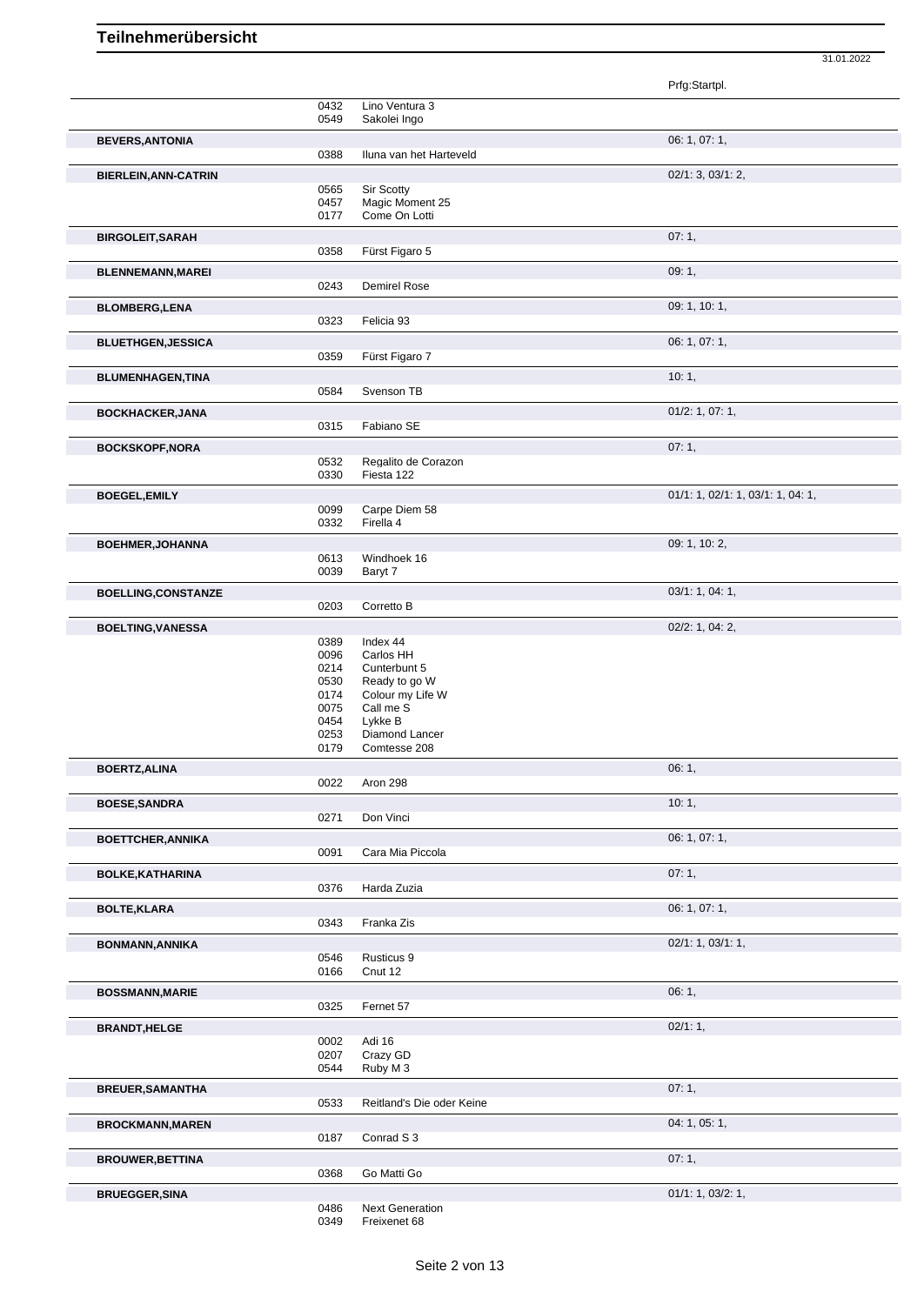|                              |              |                                             | Prfg:Startpl.                     |
|------------------------------|--------------|---------------------------------------------|-----------------------------------|
|                              | 0459         | Mama's Liebling<br>Golden Girl's Nelly      |                                   |
| <b>BRUENING, ISABEL</b>      | 0372         |                                             | 06:1,                             |
|                              | 0589         | Telaya S                                    |                                   |
| <b>BRUESSAU,EMMA</b>         | 0234         | Dark Desire GS                              | 02/1: 1, 05: 1,                   |
|                              | 0596         | Tullibards Bennysambassador                 |                                   |
| <b>BUCKLITSCH, ANJA</b>      | 0453         | Lüttje Deern 4                              | 04: 1, 05: 1,                     |
| <b>BUECKER, CHRISTINE</b>    |              |                                             | 05:1,                             |
|                              | 0117         | Castella H                                  |                                   |
| <b>BUENING, LARA</b>         |              |                                             | 07:1,                             |
|                              | 0416         | Le Baron 23                                 | 10:1,                             |
| <b>BULLER, ISABELL</b>       | 0541         | Royal Rubina 11                             |                                   |
| <b>BUSCHKUEHLE, ANNIKA</b>   |              |                                             | 01/2:1,                           |
|                              | 0024<br>0114 | Arpeggina<br>Cassiopaia H                   |                                   |
| <b>BUSS,LOUISA</b>           |              |                                             | 03/2: 1, 04: 1,                   |
|                              | 0465         | Mon Amour 57                                |                                   |
| <b>CHWALTZYK, AMY SOPHIE</b> | 0159         | Cietje                                      | 07:1,                             |
| DALLINGA, KATJA              |              |                                             | 08:1,                             |
|                              | 0529         | Ray of Hope GD                              |                                   |
| <b>DECKING, IRIS</b>         |              |                                             | 09: 1, 10: 1,                     |
|                              | 0098         | Carlotta D                                  | 03/1: 1, 04: 1,                   |
| DECKWITZ, FRANZISKA          | 0484         | Newcastle                                   |                                   |
| <b>DERJUNG, FINN</b>         |              |                                             | 01/1: 1, 07: 1, 08: 1, 09: 1,     |
|                              | 0191         | Contigo M                                   |                                   |
| DINGFELD, JOYCE              | 0513         | Prestige SR                                 | 07: 1, 08: 1,                     |
| <b>EBBINGHAUS, MARIE</b>     |              |                                             | 04: 1, 05: 1,                     |
|                              | 0175         | Columbo 58                                  |                                   |
| <b>ECHTERHOFF, MAXINE</b>    | 0290         | Duke of fun H                               | 03/1: 1, 04: 1,                   |
| EGGEMEIER, GRETA-MARLEN      |              |                                             | 01/1: 2, 02/1: 2,                 |
|                              | 0420<br>0115 | Leeze B<br>Cassis 57                        |                                   |
| <b>EICKE, GRETA</b>          |              |                                             | 01/2: 1,                          |
|                              | 0251         | Dialida M                                   |                                   |
| EICKENHORST, CARLA MAXIME    | 0257         | Dibajou                                     | 01/1: 1, 02/1: 1, 03/1: 1, 04: 1, |
| EICKENHORST, TILIA SOPHIE    |              |                                             | 01/1: 1, 02/1: 1, 08: 1, 09: 1,   |
|                              | 0087         | Captain Kirk V                              |                                   |
|                              | 0224         | Daiquiri 98                                 | 03/2: 1, 05: 1,                   |
| <b>EISING, LARA</b>          | 0092         | Caribo 39                                   |                                   |
| EL KHAOULA, SEMJA            |              |                                             | 04: 2, 05: 1,                     |
|                              | 0133<br>0148 | Cenny Mc Cormick<br><b>Cheapers Creeper</b> |                                   |
|                              | 0122         | Catchi                                      |                                   |
|                              | 0212<br>0165 | Crysou<br>Cnoppas                           |                                   |
|                              | 0197         | Coppa del Rey                               |                                   |
|                              | 0519         | Quasi Bo                                    |                                   |
| ELPERMANN, JANA-MAREEN       | 0030         | Bailador 44                                 | 06:1,                             |
| <b>ELSHOF, MERLE</b>         |              |                                             | 01/2: 1, 08: 1, 09: 1,            |
|                              | 0540         | Rotzlöffel F                                |                                   |
| ETTWIG, HANNAH               | 0080         | Camilleri                                   | 01/1: 1, 02/2: 1,                 |
| <b>EVERSMEYER, SYLVIA</b>    |              |                                             | 07: 1, 09: 1,                     |
|                              | 0347<br>0268 | Fred MS<br>Don Delaire                      |                                   |
| FALLENBERG, LENARD           |              |                                             | 01/1:1,                           |
|                              | 0056         | <b>Braaklander Dublin</b>                   |                                   |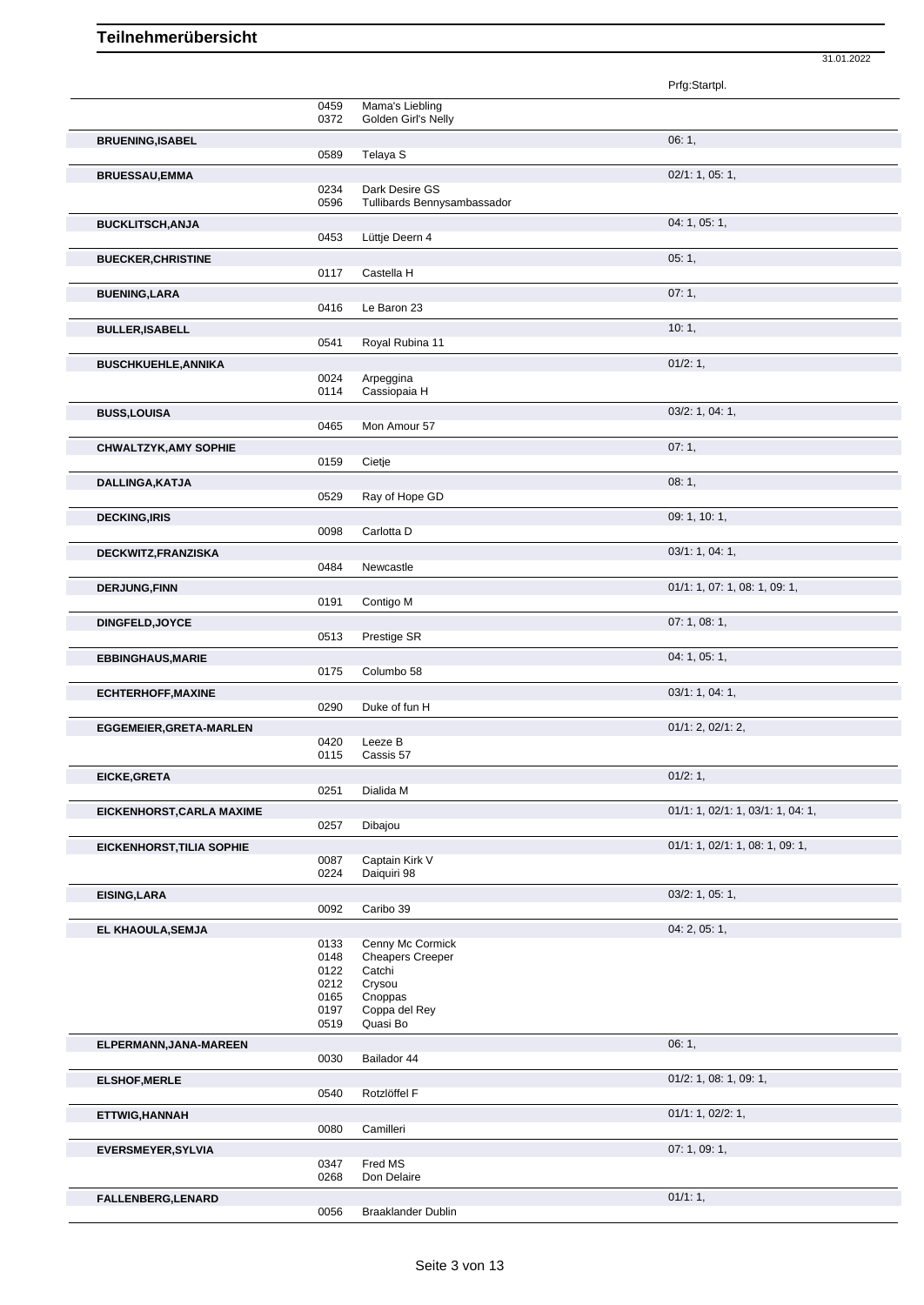|                                     |              |                                          | Prfg:Startpl.                            |
|-------------------------------------|--------------|------------------------------------------|------------------------------------------|
| <b>FALLENBERG,LUISA</b>             |              |                                          | 02/2: 1, 03/1: 1, 07: 1, 09: 1,          |
|                                     | 0134         | Centurio 43                              |                                          |
|                                     | 0198         | Cordula 52                               |                                          |
| <b>FALLENBERG, MARIE</b>            |              |                                          | 02/1: 1, 03/1: 1,                        |
|                                     | 0198         | Cordula 52                               |                                          |
| FEIERABEND, KIRA                    |              |                                          | 09:1,                                    |
|                                     | 0536         | Rock for Joy                             |                                          |
| <b>FISCHER, MANUELA</b>             |              |                                          | 09:1,                                    |
|                                     | 0237         | Debana                                   |                                          |
| <b>FLACKE, PAULA</b>                |              |                                          | 01/1: 1, 07: 1,                          |
|                                     | 0594         | <b>Top Navaria</b>                       |                                          |
|                                     | 0088         | Captain Sharky 2                         |                                          |
|                                     | 0418         | Leandra 234                              |                                          |
| FOCKENBROCK, MARIE-ELEN             |              |                                          | 01/2:1,                                  |
|                                     | 0338         | <b>Flippy Total</b>                      |                                          |
|                                     | 0538<br>0143 | Rockabye Calypso<br>Charleston's Big Boy |                                          |
|                                     |              |                                          |                                          |
| FRAENZER, PIA                       | 0285         | Du' A Bell                               | 01/2: 1,                                 |
|                                     | 0560         | <b>Shirley Bassey</b>                    |                                          |
|                                     |              |                                          | 01/2:1,                                  |
| FREISFELD, GEORG                    | 0594         | <b>Top Navaria</b>                       |                                          |
|                                     | 0088         | Captain Sharky 2                         |                                          |
|                                     | 0418         | Leandra 234                              |                                          |
|                                     | 0428         | Licora                                   |                                          |
| <b>FREISFELD, JOHANN</b>            |              |                                          | 03/2: 1, 04: 1,                          |
|                                     | 0418         | Leandra 234                              |                                          |
|                                     | 0428         | Licora                                   |                                          |
| <b>FRESENBORG, NATASCHA</b>         |              |                                          | 07:1,                                    |
|                                     | 0622         | Zora 132                                 |                                          |
| <b>FRIELING, LENA</b>               |              |                                          | 02/1: 1, 03/1: 1,                        |
|                                     | 0236         | Daytona HR                               |                                          |
|                                     | 0064         | Bumblebee 38                             |                                          |
|                                     | 0067<br>0576 | C'est l'espoir ZWP<br>Stella Rouge       |                                          |
|                                     |              |                                          |                                          |
| <b>FRITSCHE,LOUISA</b>              | 0264         | Disantos 3                               | 03/1: 1, 04: 1,                          |
|                                     |              |                                          | 02/1: 1, 03/1: 1,                        |
| <b>FUNDKE, NINA</b>                 | 0063         | <b>Buenos Aires VDL</b>                  |                                          |
|                                     |              |                                          | 03/1: 1, 04: 1,                          |
| <b>GANDERS-MEYER, PHILINE</b>       | 0202         | Coromandel du Moulin                     |                                          |
|                                     |              |                                          | 01/2: 1,                                 |
| GAUSEPOHL, JULIKA                   | 0052         | Binaya                                   |                                          |
| <b>GAUSLING, EMMA</b>               |              |                                          | 02/2: 1, 03/2: 1, 07: 1,                 |
|                                     | 0223         | Daily Dream 10                           |                                          |
| <b>GEMMEKE,FRANZISKA</b>            |              |                                          | 01/1: 1, 06: 1, 07: 1, 09: 1,            |
|                                     | 0266         | Dollipop                                 |                                          |
|                                     | 0314         | Exquidu                                  |                                          |
|                                     | 0567         | Sissi GE                                 |                                          |
|                                     | 0169         | Coco 255                                 |                                          |
| <b>GIESBERT, MELANIE</b>            |              |                                          | 09:1,                                    |
|                                     | 0021         | Aristana 2                               |                                          |
| <b>GOECKING, TIMO</b>               |              |                                          | 03/1: 1, 04: 1,                          |
|                                     | 0061         | Brown Star 4                             |                                          |
| GOFFINGS, JOSEF                     |              |                                          | 10:1,                                    |
|                                     | 0295         | Eddi 104                                 |                                          |
| <b>GOSMANN,LENI-SOPHIE</b>          |              |                                          | 06: 2, 09: 2,                            |
|                                     | 0282         | Dream for Two                            |                                          |
|                                     | 0608         | Voodoo CR                                |                                          |
|                                     | 0602         | Velvet 122                               |                                          |
| <b>GRESSMEYER, SVEA</b>             |              |                                          | 01/2: 1, 02/2: 1, 03/2: 1, 04: 1, 07: 1, |
|                                     | 0281         | Dragon Hill                              |                                          |
|                                     | 0132         | Celestino 20                             |                                          |
| <b>GROENING, ARIANE</b>             |              |                                          | 07:1,                                    |
|                                     |              |                                          |                                          |
|                                     |              |                                          |                                          |
| <b>GROSSE HARTLAGE, MIA KATHARI</b> |              |                                          | 09: 1, 10: 1,                            |
|                                     | 0269         | Don Levisto                              |                                          |
| <b>GROSSE, PATRICK</b>              | 0409         | Lambada 237                              | 03/1: 1, 04: 1,                          |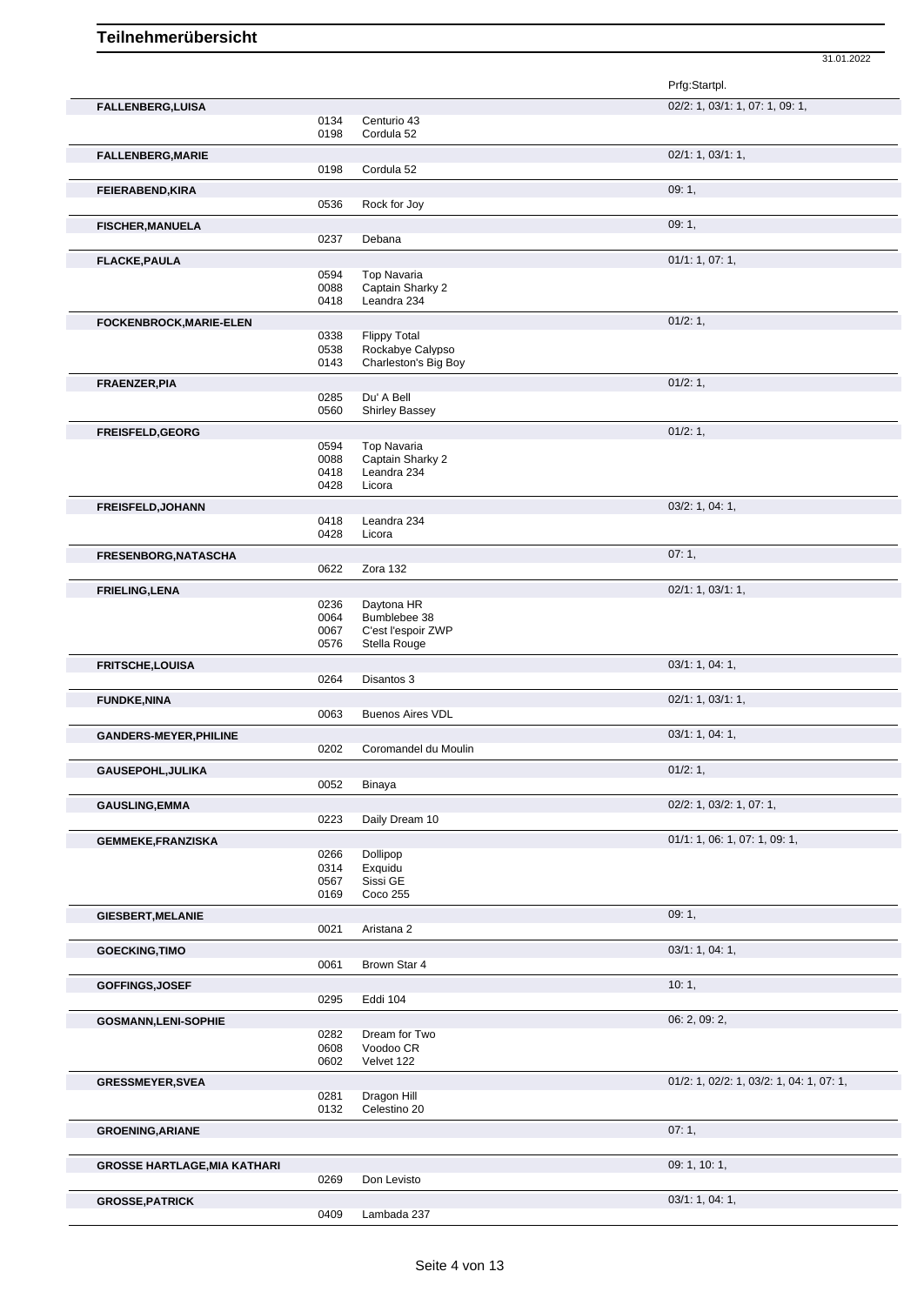|                                  |              |                                            | Prfg:Startpl.              |
|----------------------------------|--------------|--------------------------------------------|----------------------------|
| <b>GROSSE-DUETTING, HEINRICH</b> |              |                                            | 02/1:2,                    |
|                                  | 0531<br>0427 | Rebella 15<br>Liberty GD                   |                            |
|                                  |              |                                            |                            |
| <b>GROSSE-LUEMERN, HUBERTUS</b>  |              |                                            | 02/2: 1, 03/2: 2, 04: 1,   |
|                                  | 0511<br>0396 | Pleasure F<br>Jolie Capitola               |                            |
|                                  |              |                                            | 03/1: 1, 04: 1,            |
| <b>GRUNERT, SVEN-GERRIT</b>      | 0163         | Cloud-burst S                              |                            |
|                                  |              |                                            |                            |
| GRUNWALD, LENA                   | 0419         | Lee Luna                                   | 02/1: 1, 03/1: 1,          |
|                                  |              |                                            |                            |
| <b>HAGEMANN,DOMINIK</b>          |              |                                            | 01/2: 1,                   |
|                                  | 0338<br>0538 | <b>Flippy Total</b><br>Rockabye Calypso    |                            |
|                                  | 0143         | Charleston's Big Boy                       |                            |
| <b>HAGEMANN, PHILIPP</b>         |              |                                            | $02/2$ : 2, 04: 2,         |
|                                  | 0093         | Carina 555                                 |                            |
|                                  | 0595         | Trixie 131                                 |                            |
|                                  | 0338         | <b>Flippy Total</b>                        |                            |
| HANASZ, DARIA                    |              |                                            | 06:2,                      |
|                                  | 0064         | Bumblebee 38                               |                            |
|                                  | 0067         | C'est l'espoir ZWP                         |                            |
|                                  | 0576         | Stella Rouge                               |                            |
| <b>HEGERFELD, MARINA</b>         |              |                                            | 10:1,                      |
|                                  | 0478         | Nea's La Bonita                            |                            |
| HEIDE, KATHARINA VON DER         |              |                                            | 04: 1, 05: 1,              |
|                                  | 0527         | Quintus 117                                |                            |
| <b>HEINRICH, FRIEDA</b>          |              |                                            | 01/1: 2, 02/2: 1, 03/2: 1, |
|                                  | 0507         | Picolino S.W.                              |                            |
|                                  | 0147         | Chateauneuf du pape                        |                            |
| <b>HEINSOHN, KATHRIN</b>         |              |                                            | $01/2$ : 1, $02/2$ : 1,    |
|                                  | 0410         | Lametta 12                                 |                            |
|                                  | 0040<br>0118 | Bazooka 10<br>Caszou                       |                            |
|                                  |              |                                            | 07: 1, 08: 1,              |
| HELLENKAMP, INA                  | 0305         | Enjoy I                                    |                            |
|                                  |              |                                            | 07:1,08:1,                 |
| <b>HELLSTERN, FABIAN</b>         | 0076         | Calletto                                   |                            |
|                                  |              |                                            |                            |
| HELMER, CARINA-RONJA             | 0273         | Doncrewalfleu                              | 01/2: 1,                   |
|                                  |              |                                            | $02/2$ : 2, 04: 2, 05: 2,  |
| <b>HEMPE, JACQUELINE</b>         | 0121         | Catanaro K                                 |                            |
|                                  | 0069         | Cadiz K                                    |                            |
|                                  | 0079         | Calvin K2                                  |                            |
|                                  | 0188         | Conschita K                                |                            |
|                                  | 0213<br>0119 | Cula Lou<br>Cataluna K 3                   |                            |
|                                  | 0553         | Sansibar K                                 |                            |
|                                  | 0398         | Kaiser Friedrich D                         |                            |
| <b>HEMPE, NADINE</b>             |              |                                            | $02/2$ : 2, 04: 2,         |
|                                  | 0436         | Littelfoot K                               |                            |
|                                  | 0068         | Cabana F                                   |                            |
|                                  | 0153<br>0109 | Chirrocko K.<br>Cascada B 3                |                            |
|                                  | 0001         | A Little Dream K                           |                            |
|                                  |              |                                            | $01/2$ : 1, $02/1$ : 1,    |
| <b>HERR, ALLEGRA</b>             | 0438         | Liverpool 66                               |                            |
|                                  |              |                                            |                            |
| HILLEMEIER, LUISA                | 0311         | Espasito 2                                 | 10:1,                      |
|                                  |              |                                            |                            |
| HILLIG, MARIE-CHRISTIN           | 0085         | Candy-Boy 3                                | 04: 1, 05: 1,              |
|                                  |              |                                            |                            |
| <b>HOBERG, SOPHIA</b>            |              |                                            | 08:1,                      |
|                                  | 0345         | Frau Holle 19                              |                            |
| HOECKENKAMP, LENA                |              |                                            | 03/2:1,                    |
|                                  | 0013         | Anicma                                     |                            |
| HOEFER, KATJA                    |              |                                            | 10:1,                      |
|                                  | 0318         | Faith G                                    |                            |
| HOEING, FRIEDERIKE               |              |                                            | 10:1,                      |
|                                  | 0006         | Alposa's Mister Murphy<br>Einfach Charmant |                            |
|                                  | 0296         |                                            |                            |
| HOELSCHER, JOHANNA               |              |                                            | 01/2: 1,                   |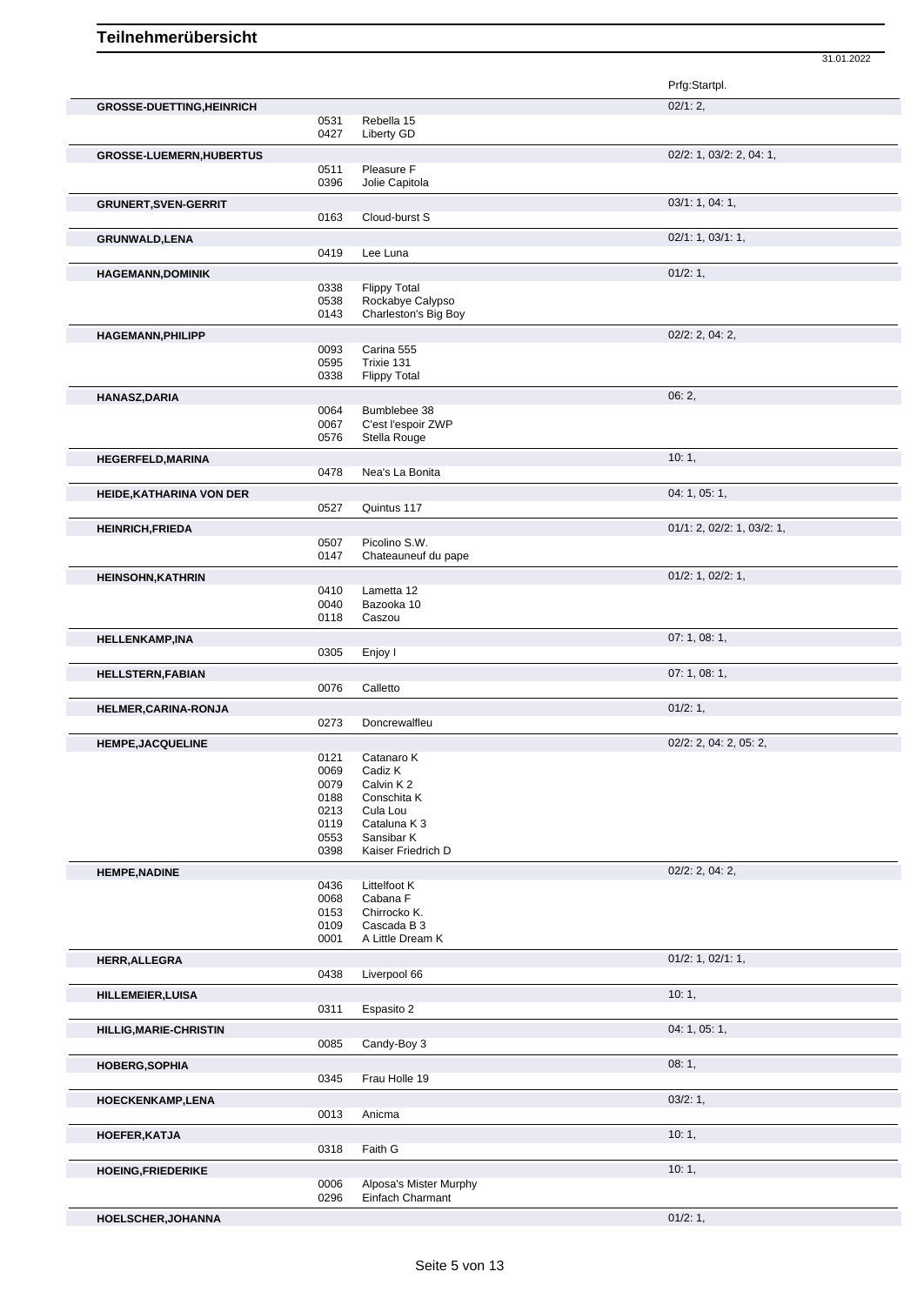|                               |              |                       | Prfg:Startpl.                     |
|-------------------------------|--------------|-----------------------|-----------------------------------|
|                               | 0374         | <b>Great Dancer</b>   |                                   |
| <b>HOELSCHER, MAIKE</b>       |              |                       | 01/2: 1,                          |
|                               | 0578         | Sterntaler 70         |                                   |
| HOFERBER, JULE                |              |                       | 01/1: 1, 02/2: 1,                 |
|                               | 0548         | Safari 47             |                                   |
| <b>HOHENHORST, STEFANIE</b>   |              |                       | 10:1,                             |
|                               | 0360         | Fürst Jever           |                                   |
| <b>HOLTMANN, ELISA</b>        |              |                       | 02/1:1,                           |
|                               | 0129         | Cavani B              |                                   |
| <b>HOLTSCHULTE, MAJA</b>      |              |                       | 07:1,                             |
|                               | 0250         | Diabella Deluxe       |                                   |
| <b>HOMBURG, MIA VAN</b>       |              |                       | 07:1,08:1,                        |
|                               | 0364         | Gentleman in Grey     |                                   |
|                               |              |                       | 05:1,                             |
| <b>HOPPE, ANDREA</b>          | 0304         | Enessa                |                                   |
|                               |              |                       | 09:1,                             |
| <b>HORSTMANN, LINN SOPHIE</b> | 0379         | Hermine 94            |                                   |
|                               |              |                       | 01/2: 1,                          |
| HUHN, HANNA                   | 0476         | Nashville's Nulli VR  |                                   |
|                               |              |                       | 08:1,                             |
| <b>HUSTER, JANINE</b>         | 0342         | Follow my Heart       |                                   |
|                               |              |                       | 01/1: 1, 10: 1,                   |
| INCANNELLA, LIVANA GISELLA    | 0009         | Amigo DA              |                                   |
|                               | 0137         | Chameur's Grenoble    |                                   |
| ISRAEL, LUDGER                |              |                       | 01/2: 1,                          |
|                               | 0184         | Conlundese W          |                                   |
| JAEGER, STELLA-HERMINE        |              |                       | 07:1,                             |
|                               | 0383         | Hilde 57              |                                   |
| <b>JANDT,LOUISA</b>           |              |                       | 01/1: 1, 02/1: 1,                 |
|                               | 0275         | Dora Diamant          |                                   |
| <b>JESSEL, MARIE</b>          |              |                       | 08: 1, 10: 1,                     |
|                               | 0475         | Napoleon 425          |                                   |
|                               |              |                       | 02/2: 1, 03/2: 1,                 |
| <b>JOHANNFUNKE,STEFANIE</b>   | 0612         | Why not Wizzy         |                                   |
|                               |              |                       | 04: 1, 05: 1,                     |
| <b>JUETTNER, MIEKE</b>        | 0226         | Dakota 408            |                                   |
|                               |              |                       |                                   |
| KARTHAEUSER, ELENA            | 0571         | Solea 7               | 10:1,                             |
|                               |              |                       |                                   |
| <b>KEMPER, LARA</b>           | 0593         | Top fox               | 01/2: 1, 03/1: 1,                 |
|                               |              |                       | 07: 1, 10: 2,                     |
| KIRCHHOFF, KATHRIN            | 0526         | Quinton 8             |                                   |
|                               | 0089         | Captain Sharky 3      |                                   |
|                               | 0500         | Peanuts Charly Brown  |                                   |
| <b>KLEINE NIESSE, MELINA</b>  |              |                       | 01/1: 1, 02/1: 1,                 |
|                               | 0049         | <b>Betty Barlay</b>   |                                   |
| KLEINE-KNETTER, VIKTORIA      |              |                       | 09:1,                             |
|                               | 0341         | Flying Magic 11       |                                   |
| <b>KLEIST, IRIS</b>           |              |                       | 07:1,08:1,                        |
|                               | 0263         | Ding Dong 14          |                                   |
| <b>KLOSTERMANN, HEIKE</b>     |              |                       | 06: 1, 07: 1,                     |
|                               | 0490         | Nioro du Sahel HK     |                                   |
| <b>KNOOP, MARIE</b>           |              |                       | 02/2: 1, 03/2: 1,                 |
|                               | 0441         | Lönneberger 3         |                                   |
|                               | 0149<br>0616 | Chevenez<br>Yakari 39 |                                   |
|                               | 0392         | Jaria 2               |                                   |
| KOCH, THERESA                 |              |                       | 01/1: 1, 02/1: 1, 06: 1, 07: 1,   |
|                               | 0483         | New in Crime          |                                   |
| KOESTERS, NELE                |              |                       | 01/1: 1, 02/2: 1, 03/1: 1, 04: 1, |
|                               | 0384         | Hollywood 65          |                                   |
|                               | 0487         | Neymar B              |                                   |
| <b>KOHL, WENKE</b>            |              |                       | 09:1,                             |
|                               | 0287         | Dublin 206            |                                   |
| KOHLS, JULIA                  |              |                       | 03/2:1,                           |
|                               | 0150         | Chicago 212           |                                   |

31.01.2022

Chicago 212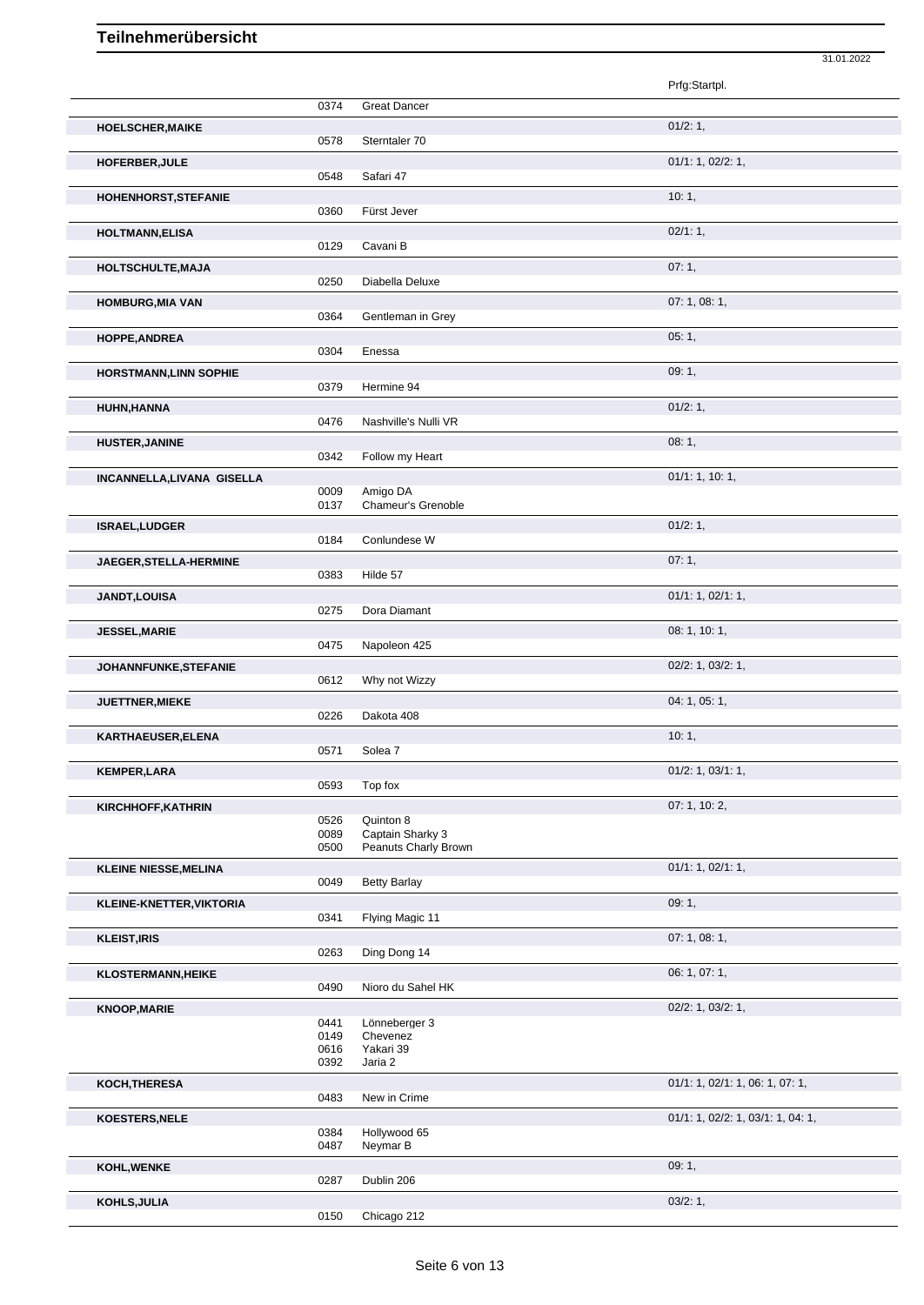|                               |              |                                   | Prfg:Startpl.            |
|-------------------------------|--------------|-----------------------------------|--------------------------|
| KORTENBREER, ANNA-LENA        |              |                                   | 01/1:1,                  |
|                               | 0336         | Flavio 49                         |                          |
| KOZIOLEK,LAURA                |              |                                   | 06:1,                    |
|                               | 0236         | Daytona HR                        |                          |
|                               | 0516<br>0064 | Quäntchen Gold<br>Bumblebee 38    |                          |
|                               | 0067         | C'est l'espoir ZWP                |                          |
| KRANZ, JOHANNA                |              |                                   | 08: 1, 09: 1,            |
|                               | 0491         | Norderney 6                       |                          |
|                               | 0313         | Estessa                           |                          |
| <b>KREMEYER, KRISTINA</b>     |              |                                   | 09: 1, 10: 1,            |
|                               | 0322         | Feine Piccolina                   |                          |
|                               | 0371         | Golden Champagne                  |                          |
| <b>KRESING, ANNA-SOPHIE</b>   |              |                                   | 06:1,                    |
|                               | 0609         | Welcome 251                       |                          |
| <b>KROEGER, MAIKE</b>         |              |                                   | 06:1,                    |
|                               | 0028         | Back To Black                     |                          |
| <b>KROES, ANNA</b>            |              |                                   | 07:1,                    |
|                               | 0233<br>0501 | Daquiina<br>Pearly Rose           |                          |
|                               | 0566         | Sir Shorty 3                      |                          |
| <b>KROES,LEA</b>              |              |                                   | 01/1: 1, 07: 1,          |
|                               | 0036         | Balou B 4                         |                          |
|                               | 0501         | Pearly Rose                       |                          |
|                               | 0195<br>0566 | Cooper W<br>Sir Shorty 3          |                          |
|                               |              |                                   | 07:1,                    |
| <b>KROKER, JULE ROSA</b>      | 0326         | Festina VS                        |                          |
|                               | 0005         | Alisa WS                          |                          |
| <b>KRUEER, LOUISA</b>         |              |                                   | 02/1: 1, 03/1: 1,        |
|                               | 0113         | Cassijas                          |                          |
| <b>KRUSKA, ALENA</b>          |              |                                   | 01/2:1,                  |
|                               | 0387         | Ice Age 3                         |                          |
|                               | 0200         | Cornet's Cash K                   |                          |
| <b>KRUTH,LIOBA</b>            |              |                                   | 03/1:1,                  |
|                               | 0534         | Ria WW                            |                          |
| <b>KUMPF,SVENJA</b>           |              |                                   | 09:1,                    |
|                               | 0065         | Burberry's Dream                  |                          |
| <b>LANDFRIED, LUCCA ALENA</b> |              |                                   | 03/1: 1, 04: 1, 09: 1,   |
|                               | 0509         | Pirellino                         |                          |
| <b>LANGER, AILEEN</b>         |              |                                   | $01/2$ : 1, $02/2$ : 1,  |
|                               | 0204         | Costa 63                          |                          |
| <b>LANGER, MAYLA LYNN</b>     |              | Appelschnut 3                     | 01/1: 1, 06: 1, 07: 1,   |
|                               | 0019<br>0621 | Zino 15                           |                          |
|                               |              |                                   | 10:1,                    |
| LAUMEIER, HEDWIG              | 0514         | Prinz Poldi 18                    |                          |
| <b>LEUSMANN, EILIN</b>        |              |                                   | 07: 1, 09: 1,            |
|                               | 0284         | Dschubajo                         |                          |
|                               | 0537         | Rock me Today                     |                          |
| LEUSMANN, PETRA               |              |                                   | 01/2: 2, 02/2: 2, 07: 1, |
|                               | 0284         | Dschubajo                         |                          |
|                               | 0537         | Rock me Today                     |                          |
|                               | 0032         | Ballaleica 3                      |                          |
| LEVERMANN, PIA                |              |                                   | 01/2: 1, 02/2: 1,        |
|                               | 0595<br>0338 | Trixie 131<br><b>Flippy Total</b> |                          |
|                               |              |                                   | 03/1:1, 04:1,            |
| LIENKAMP, TINA                | 0517         | Quantico 39                       |                          |
|                               |              |                                   | 10:1,                    |
| <b>LIMBERG, SVENJA</b>        | 0222         | Daijira SL                        |                          |
|                               |              |                                   |                          |
| LINDSTEDT, LISA-CHRISTIN      | 0431         | Linnify                           | 04:1,                    |
|                               | 0016         | Anton 664                         |                          |
| LINTEN VAN OPHOVEN DR., CLAUD |              |                                   | 08:1,                    |
|                               | 0057         | Brabantino                        |                          |
| LOHMANN, BARBARA              |              |                                   | $01/2$ : 1, 03/2: 1,     |
|                               | 0123         | Catching Fire B                   |                          |
|                               | 0265         | Django Unchained BL               |                          |
|                               |              |                                   |                          |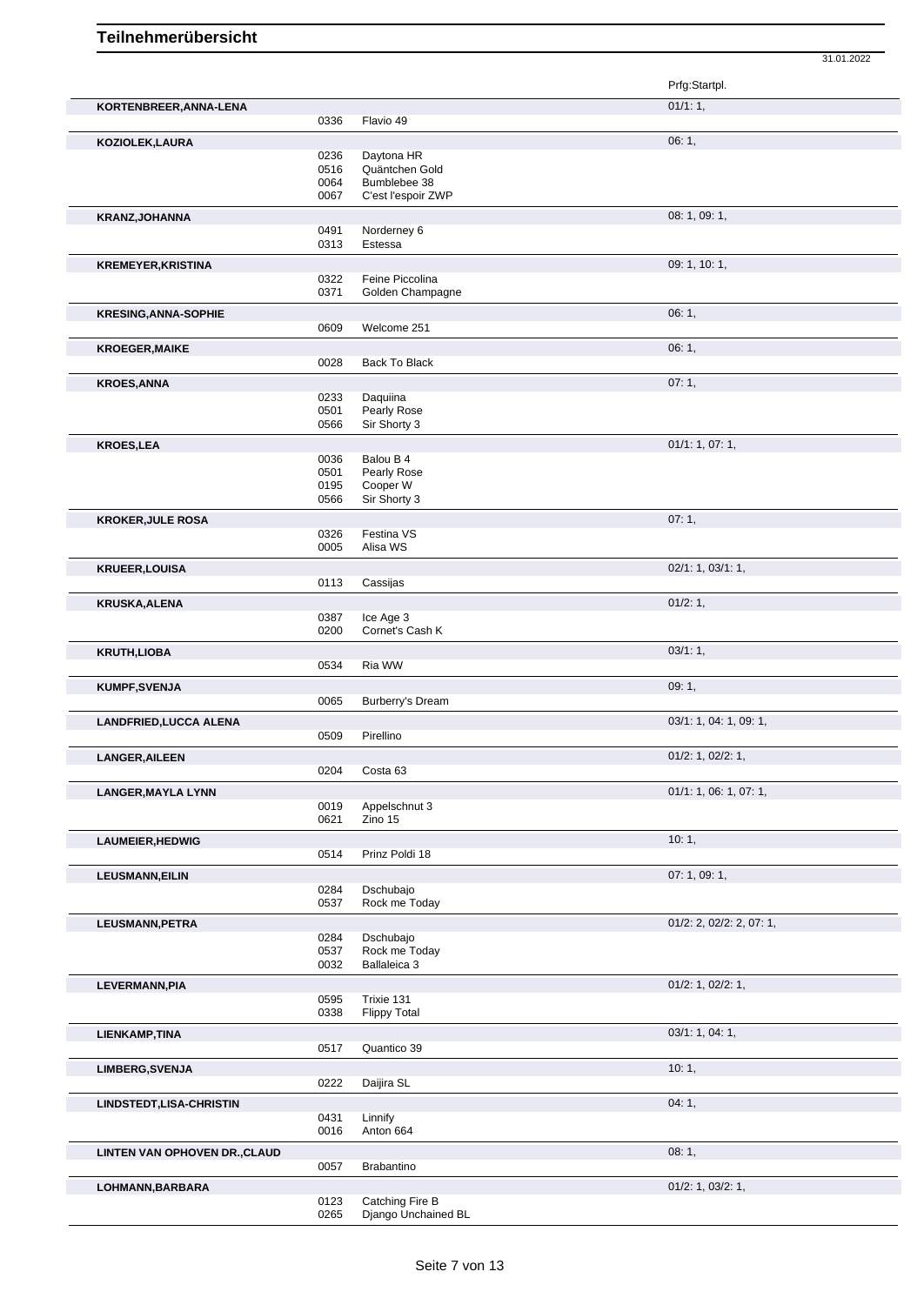31.01.2022

|                              |              |                                        | Prfg:Startpl.               |
|------------------------------|--------------|----------------------------------------|-----------------------------|
| <b>MAIER, PATRICIA</b>       |              |                                        | $01/2$ : 1, 02/2: 1,        |
|                              | 0302         | Emil M 2                               |                             |
| <b>MANGELS, CLAUDIA</b>      |              |                                        | 03/2:1,                     |
|                              | 0340         | Fluffy 8                               |                             |
| <b>MEINERT, MARIEKE</b>      |              |                                        | 01/1: 1, 02/1: 1, 07: 1,    |
|                              | 0309         | Escadia                                |                             |
| <b>MEIS, DEBORAH</b>         |              |                                        | $01/2$ : 1, $03/1$ : 1,     |
|                              | 0136         | Chaccolino 10                          |                             |
| <b>MENSINGER, JULIA</b>      |              |                                        | 06: 1, 07: 1,               |
|                              | 0220         | Dacato JB                              |                             |
| <b>MERSCH,LEA</b>            |              |                                        | 04: 1, 05: 1, 07: 1, 10: 1, |
|                              | 0014         | Another Girl                           |                             |
|                              | 0443         | Looping Louisa                         |                             |
|                              | 0525<br>0424 | Quinn 65<br>Level up 3                 |                             |
|                              |              |                                        |                             |
| <b>MESSING, BRITA</b>        |              |                                        | 08: 1, 09: 1,               |
|                              | 0060         | Broadway 38                            |                             |
| <b>MEYER, MIALINA</b>        |              |                                        | 02/1: 1, 03/1: 1,           |
|                              | 0215         | Curly Sue 150                          |                             |
| <b>MICHA, MARIE</b>          |              |                                        | 02/2: 1, 03/2: 1, 04: 2,    |
|                              | 0366<br>0160 | Gerry Cooper<br>Cinderella 727         |                             |
|                              | 0194         | Coolen                                 |                             |
|                              | 0255         | Diarado Deluxe                         |                             |
|                              | 0190         | Contheo 3                              |                             |
|                              | 0481         | Nessaja AK                             |                             |
| MIDDELBERG, CHRISTINA        |              |                                        | 09:1,                       |
|                              | 0303         | Enchenté                               |                             |
| <b>MIDDELMANN, EVA MARIA</b> |              |                                        | 10:1,                       |
|                              | 0417<br>0433 | Lea F.M<br>Lio F.M.                    |                             |
|                              | 0439         | Lockolito F.M                          |                             |
|                              | 0452         | Ludwig F.M                             |                             |
|                              | 0412         | Laon F.M                               |                             |
|                              | 0448         | Louis Vuitton F.M.                     |                             |
| MIDDELMANN, KATHRIN          |              |                                        | 10:2,                       |
|                              | 0417<br>0433 | Lea F.M<br>Lio F.M.                    |                             |
|                              | 0439         | Lockolito F.M                          |                             |
|                              | 0452         | Ludwig F.M                             |                             |
|                              | 0448         | Louis Vuitton F.M.                     |                             |
| <b>MIRZA,FOUAAD</b>          |              |                                        | $01/2$ : 1, 03/2: 1,        |
|                              |              | 0034 Ballytarsna Colonel Le            |                             |
| <b>MLYNARSKI, JANET</b>      |              |                                        | 06: 1, 07: 1,               |
|                              | 0615         | Wy Callas NCB                          |                             |
| <b>MOELLER, NORA</b>         |              |                                        | 09:1,                       |
|                              | 0495         | Palina 33                              |                             |
| <b>MOELLMANN, NINA</b>       |              |                                        | 07:1,                       |
|                              | 0195         | Cooper W                               |                             |
| <b>MOELLMANN, SIMON</b>      |              |                                        | 07:1,                       |
|                              | 0545         | Ruby Tuesday 79                        |                             |
| <b>MOENSTERS,FIONA</b>       |              |                                        |                             |
|                              |              |                                        | 03/1: 1, 04: 1,             |
|                              | 0465         | Mon Amour 57                           |                             |
|                              | 0331         | Finja AS                               |                             |
|                              | 0421         | Leonardo 919                           |                             |
| NEUHOFF, SASKIA              |              |                                        | 03/1: 1, 05: 1,             |
|                              | 0521         | Quentino 30                            |                             |
| NIEBLING, ANDREA             |              |                                        | 09:1,                       |
|                              | 0561         | Silver 316                             |                             |
|                              | 0575         | Standby 6                              |                             |
| <b>NITSCHE, ALINA</b>        |              |                                        | $01/2$ : 1, $02/1$ : 1,     |
|                              | 0395         | Jolene de Ness                         |                             |
| <b>NUTSCH,LUISA</b>          |              |                                        | 02/2: 2, 03/2: 1, 04: 1,    |
|                              | 0306<br>0378 | Enya 62<br>Hazel 87                    |                             |
|                              |              |                                        |                             |
| OLTMANNS, VERONIKA           |              |                                        | 08:1,                       |
|                              | 0041<br>0235 | Be my Bambi<br>Dating's Milk and Honey |                             |
| <b>OSSEGE, MANUELA</b>       |              |                                        | 07: 1,                      |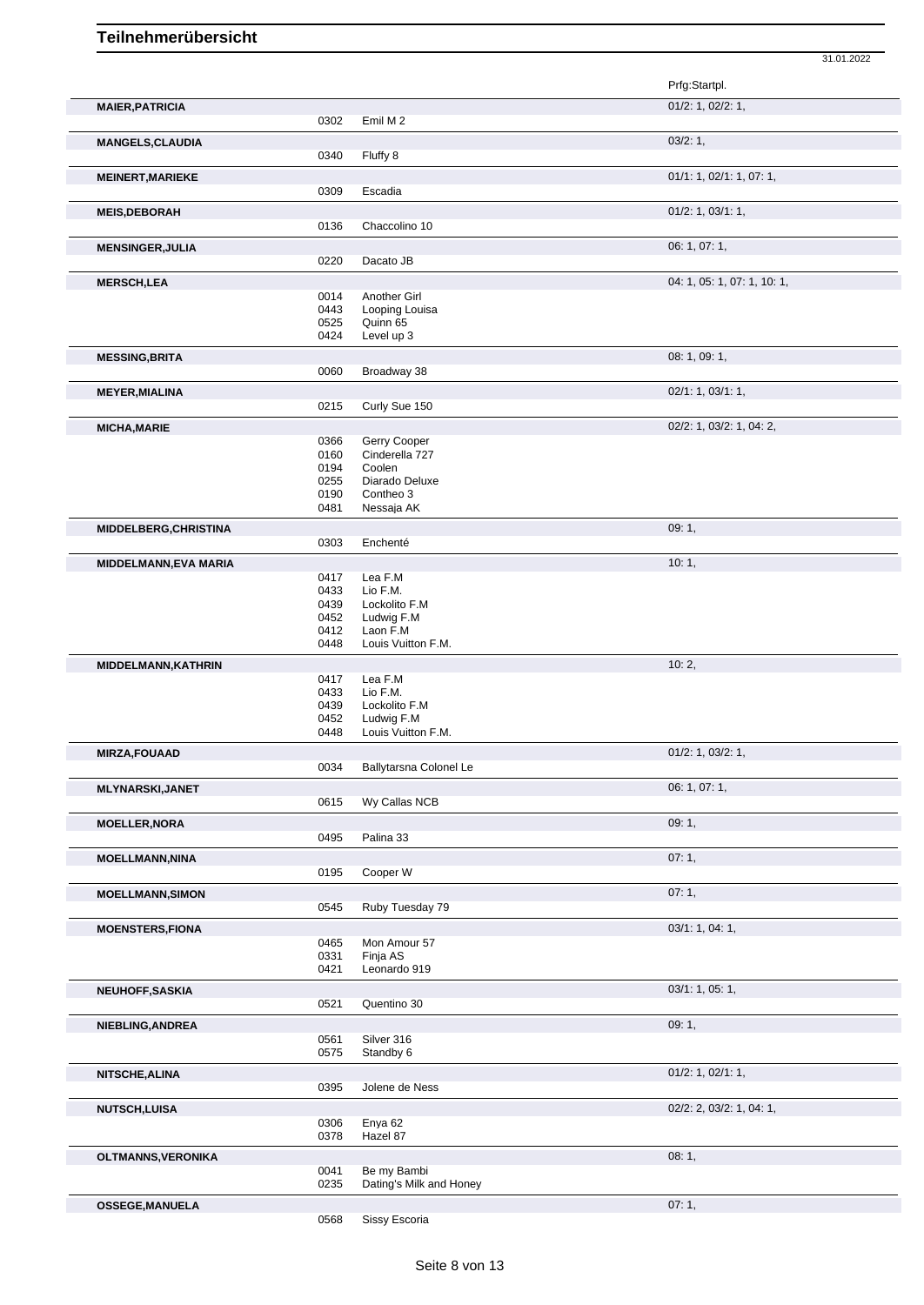|                         |              |                                   | Prfg:Startpl.            |
|-------------------------|--------------|-----------------------------------|--------------------------|
|                         | 0335         | Flame of magic 4                  |                          |
| <b>OSTERHAUS, MAJA</b>  |              |                                   | 09:1,                    |
|                         | 0603         | Venustas Jellybaby WE             |                          |
|                         | 0259         | Die Feine 6                       |                          |
|                         |              |                                   | 07: 1,                   |
| <b>OTTEN, LUISA</b>     | 0414         | Laval 33                          |                          |
|                         |              |                                   |                          |
| OTTE-WIESE, KLAUS       |              |                                   | 04:1,                    |
|                         | 0520         | Queen Magic                       |                          |
|                         | 0111         | Cashmire 4                        |                          |
|                         | 0173<br>0106 | Coco Magic<br>Casalara            |                          |
|                         | 0375         | Hanuta IK                         |                          |
|                         | 0216         | Czafira                           |                          |
|                         | 0086         | Cantano 32                        |                          |
|                         | 0141         | Chapman's Peak 4                  |                          |
|                         | 0408         | Lady Dorincourt                   |                          |
|                         | 0600<br>0279 | Valento 17<br>Doutremer du Mesnil |                          |
|                         | 0298         | El Divo                           |                          |
|                         | 0399         | Karlotte DDH                      |                          |
|                         |              |                                   |                          |
| <b>PANDER, MELISSA</b>  |              |                                   | 07: 1, 09: 1, 10: 1,     |
|                         | 0580<br>0449 | Summer Flash R<br>Lucky Luck 26   |                          |
|                         |              |                                   |                          |
| PAX, NOAH               |              |                                   | 02/1:2,                  |
|                         | 0473<br>0025 | Nanuchi P<br>Artich               |                          |
|                         |              |                                   |                          |
| PEITZ, ANNA             |              |                                   | 06:1,                    |
|                         | 0482         | Netflix 3                         |                          |
| PENTROP, IRMGARD        |              |                                   | 10:1,                    |
|                         | 0614         | Winston AW                        |                          |
|                         | 0463         | Miley Millennium                  |                          |
| PEUKER, LEONIE          |              |                                   | 01/2: 1,                 |
|                         | 0071         | Café noir                         |                          |
|                         |              |                                   | 01/2: 1, 02/1: 1, 06: 1, |
| PEVELING, LUCA-MARIE    | 0229         | Dancing-Dyani                     |                          |
|                         |              |                                   |                          |
| POELLING, VIKTORIA      |              |                                   | $01/2$ : 1, 08: 1,       |
|                         | 0528         | Rapunzel 210                      |                          |
| POEPPELMANN, JANIKA     |              |                                   | 07:1,                    |
|                         | 0037         | Bärchen Q                         |                          |
| RATERT, SILKE           |              |                                   | 06:1,                    |
|                         | 0499         | Paula 559                         |                          |
| <b>RECKMANN, JULIA</b>  |              |                                   | 06: 1, 07: 1,            |
|                         | 0020         | Arabella 660                      |                          |
|                         |              |                                   |                          |
| <b>RECKMANN, WIEBKE</b> |              |                                   | 07: 1,                   |
|                         | 0579         | Sueno de bailarina                |                          |
| REHBAUM, HELENA         |              |                                   | 04: 1,                   |
|                         | 0145         | Charly Lo                         |                          |
| <b>REHER, ANNIKA</b>    |              |                                   | 02/2: 1, 03/2: 1,        |
|                         | 0400         | Kleykottens Dalmore               |                          |
|                         | 0564         | Sir Richard 6                     |                          |
| <b>RENSING, LAURA</b>   |              |                                   | 05:1,                    |
|                         | 0356         | FST Amarone M                     |                          |
| <b>RESING, MARIE</b>    |              |                                   | 01/1:1,                  |
|                         | 0048         | Bernie 19                         |                          |
|                         |              |                                   |                          |
| <b>RIBBERT, LEONIE</b>  |              |                                   | 01/1: 1, 02/1: 1, 07: 1, |
|                         | 0502         | Pellegrini 6                      |                          |
| RICHTER, HANNAH-LUISA   |              |                                   | 02/1:1,                  |
|                         | 0162         | Cleopatra 303                     |                          |
| RIEDERER, JULIA         |              |                                   | 08:1,                    |
|                         | 0276         | Doreano <sub>2</sub>              |                          |
| <b>ROBERG, EMILY</b>    |              |                                   | 03/1: 2, 09: 1,          |
|                         | 0274         | Donna Lena MV                     |                          |
|                         | 0555         | Scarlet K                         |                          |
|                         |              |                                   |                          |
| <b>ROEDIGER, MAIKE</b>  | 0091         | Cara Mia Piccola                  | 09:1,                    |
|                         |              |                                   |                          |
| <b>ROSS, FABIENNE</b>   |              |                                   | 09:1,                    |
|                         | 0254         | Diamond's Dior                    |                          |
| RUSCHE, SABRINA         |              |                                   | 04: 2,                   |
|                         |              | Chanel LH                         |                          |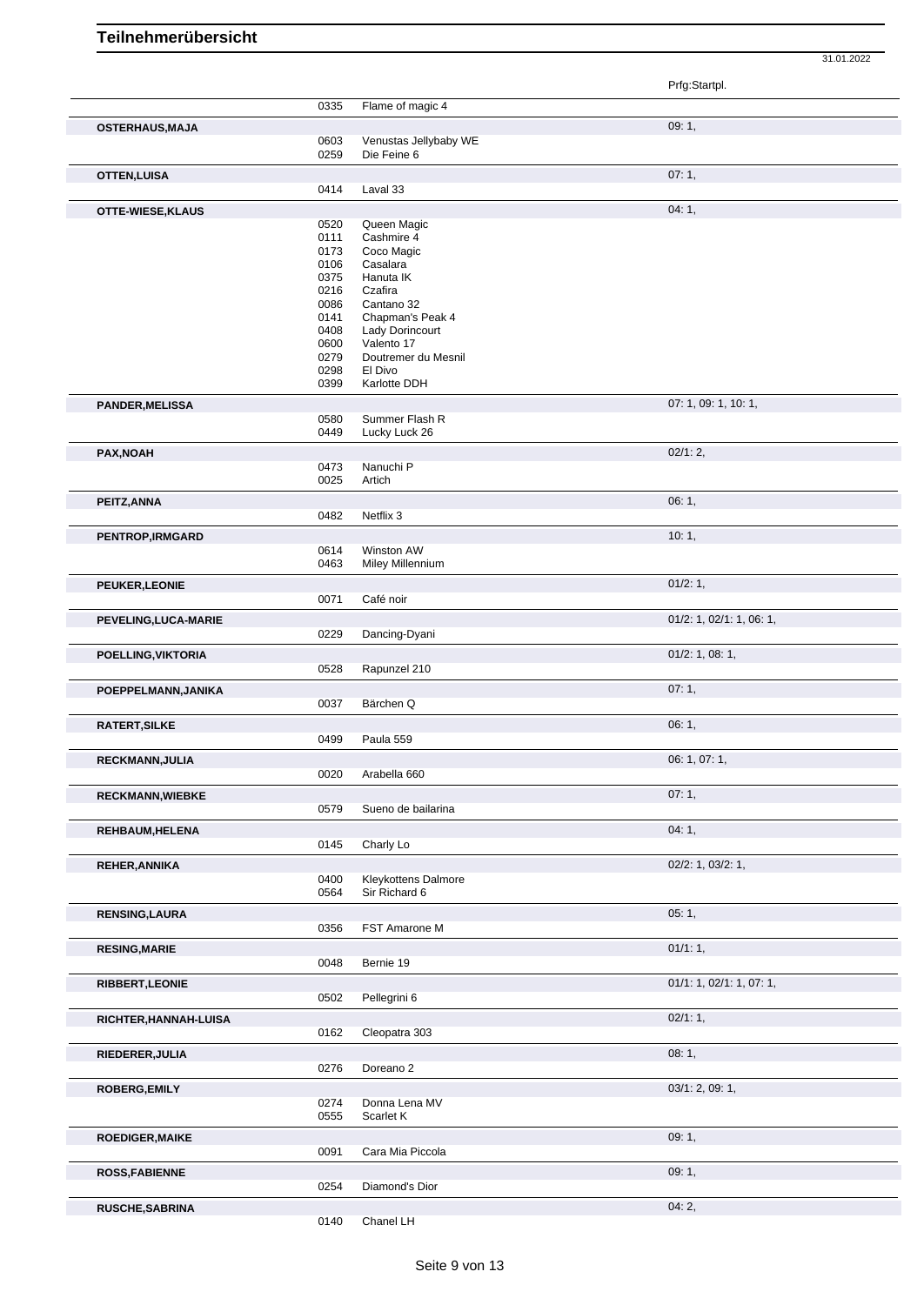|                                                                                                                                                                                                      |              |                                      | Prfg:Startpl.                        |
|------------------------------------------------------------------------------------------------------------------------------------------------------------------------------------------------------|--------------|--------------------------------------|--------------------------------------|
|                                                                                                                                                                                                      | 0008         | Amazing V                            |                                      |
|                                                                                                                                                                                                      | 0437         | Little Lilli 3                       |                                      |
| <b>SAHM,LEONIE</b>                                                                                                                                                                                   | 0261         | Diego Diaz AT                        | 09: 1, 10: 1,                        |
|                                                                                                                                                                                                      |              |                                      |                                      |
| <b>SANDMANN, MIA</b>                                                                                                                                                                                 | 0288         | Dukati K                             | 01/1: 1, 03/1: 1, 07: 1,             |
|                                                                                                                                                                                                      | 0107         | Cascada 105                          |                                      |
| SCHAEFER-GEHRAU, BRANDON                                                                                                                                                                             |              |                                      | 03/1: 1, 05: 2,                      |
|                                                                                                                                                                                                      | 0447         | Loucius <sub>2</sub>                 |                                      |
|                                                                                                                                                                                                      | 0346<br>0605 | Fräulein Frieda 10<br>Very Special 5 |                                      |
|                                                                                                                                                                                                      | 0496         | Parkmore Emper                       |                                      |
| <b>SCHEFFER, LEA</b>                                                                                                                                                                                 |              |                                      | $01/2$ : 1, $02/1$ : 1,              |
|                                                                                                                                                                                                      | 0002         | Adi 16                               |                                      |
| <b>SCHEFFER, MIA</b>                                                                                                                                                                                 |              |                                      | 01/1: 1, 06: 1,                      |
|                                                                                                                                                                                                      | 0544         | Ruby M 3                             |                                      |
| <b>SCHEMMER, CHRISTINA</b>                                                                                                                                                                           |              |                                      | $03/2$ : 1, 04: 1,                   |
|                                                                                                                                                                                                      | 0462         | Mexican Sky P.D.                     |                                      |
| <b>SCHICHT, SUSANNE</b>                                                                                                                                                                              | 0562         |                                      | 07:1,                                |
|                                                                                                                                                                                                      |              | Sir Hemingway 3                      |                                      |
| <b>SCHIEBENER, INKEN</b>                                                                                                                                                                             | 0327         | Fiadora 2                            | 01/2: 1, 02/1: 1, 04: 1,             |
|                                                                                                                                                                                                      | 0164         | Cloverlea                            |                                      |
|                                                                                                                                                                                                      | 0214         | Cunterbunt 5                         |                                      |
| <b>SCHIRDEWAHN,LEA</b>                                                                                                                                                                               |              |                                      | 07:1,08:1,                           |
|                                                                                                                                                                                                      | 0610         | Wellness U                           |                                      |
| <b>SCHLUETER, MADITA</b>                                                                                                                                                                             | 0479         | Neklada                              | 01/1: 1, 06: 1, 07: 1,               |
|                                                                                                                                                                                                      |              |                                      | 06: 1, 07: 1,                        |
| <b>SCHMIDT, JULIA</b>                                                                                                                                                                                | 0344         | Frankenbach Beautyful Mind           |                                      |
| <b>SCHMITZ, KIRA-SOPHIE</b>                                                                                                                                                                          |              |                                      | 01/2: 1, 06: 1, 08: 1, 09: 1, 10: 1, |
|                                                                                                                                                                                                      | 0357         | Full of Glory                        |                                      |
|                                                                                                                                                                                                      | 0324         | Fernando 667                         |                                      |
|                                                                                                                                                                                                      | 0542         | Royal Scotch 2                       |                                      |
| <b>SCHOLZ, KARLA</b>                                                                                                                                                                                 | 0084         | Canberra 48                          | 04: 1, 05: 1,                        |
|                                                                                                                                                                                                      |              |                                      | $02/2$ : 2, 04: 2,                   |
|                                                                                                                                                                                                      |              |                                      |                                      |
|                                                                                                                                                                                                      | 0289         | Duke of Arville                      |                                      |
|                                                                                                                                                                                                      | 0291         | <b>Duke's Secret</b>                 |                                      |
|                                                                                                                                                                                                      | 0102         | Carsandro 3                          |                                      |
|                                                                                                                                                                                                      |              |                                      | 06: 1, 07: 1, 08: 1, 09: 1,          |
|                                                                                                                                                                                                      | 0156<br>0468 | Chocolate Noir 4<br>Motsi Mabuse 2   |                                      |
|                                                                                                                                                                                                      |              |                                      | 08: 1, 09: 1,                        |
|                                                                                                                                                                                                      | 0238         | Dejavue OL                           |                                      |
|                                                                                                                                                                                                      |              |                                      | 01/2: 1, 02/1: 1, 07: 1, 09: 2,      |
|                                                                                                                                                                                                      | 0307         | Escada 225                           |                                      |
| <b>SCHOUPAL, JANA</b><br><b>SCHREIBER, PIA SOPHIE</b><br>SCHROEDER, LUCY-MARIE<br><b>SCHROLL, JULIA</b>                                                                                              | 0241<br>0577 | Delayla 7<br>Stellar 3               |                                      |
|                                                                                                                                                                                                      | 0033         | <b>Ballett's Bellissima</b>          |                                      |
|                                                                                                                                                                                                      |              |                                      | 03/2: 1, 04: 1,                      |
|                                                                                                                                                                                                      | 0172         | Coco GD                              |                                      |
|                                                                                                                                                                                                      | 0531<br>0427 | Rebella 15<br>Liberty GD             |                                      |
|                                                                                                                                                                                                      |              |                                      |                                      |
|                                                                                                                                                                                                      | 0090         | Cara Mia 61                          | 01/1: 1, 02/2: 1,                    |
|                                                                                                                                                                                                      |              |                                      | 10:1,                                |
|                                                                                                                                                                                                      | 0524         | Quinie 3                             |                                      |
|                                                                                                                                                                                                      | 0504         | Perle 613                            |                                      |
|                                                                                                                                                                                                      |              |                                      | 04:1,05:1,                           |
|                                                                                                                                                                                                      |              |                                      |                                      |
|                                                                                                                                                                                                      | 0557         | Seetje Sacura                        | 07:1,                                |
|                                                                                                                                                                                                      | 0574         | Spirit F                             |                                      |
|                                                                                                                                                                                                      | 0361         | Fürst Roland F                       |                                      |
| <b>SCHULT, ANNE</b><br>SCHULTE-STRATHAUS, FRANZISKA<br><b>SCHULZE BECKENDORF, SABINE</b><br><b>SCHULZE BRUENING, OLIVER</b><br><b>SCHULZE FINKENBRINK, ULRIKE</b><br><b>SCHULZE GRONOVER, BIRGIT</b> |              |                                      | 10:1,                                |
| <b>SCHULZE GRONOVER, INGRID</b>                                                                                                                                                                      | 0267         | Dolly Girl 4                         | 10:1,                                |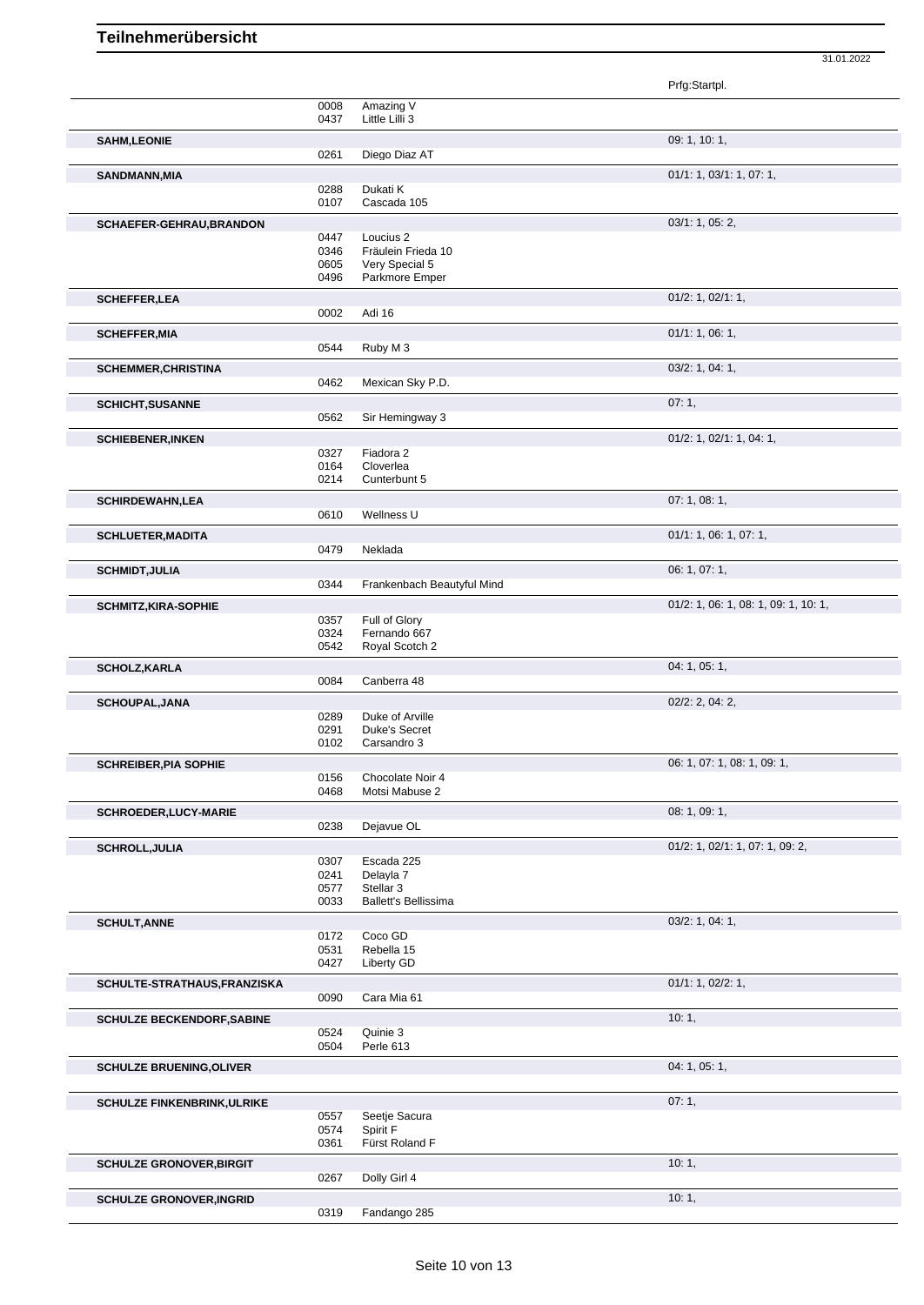|                                  |              |                                                     | Prfg:Startpl.            |
|----------------------------------|--------------|-----------------------------------------------------|--------------------------|
| <b>SCHULZE HARLING, MAIKE</b>    |              |                                                     | 07:1,                    |
|                                  | 0353         | Frieda SH                                           |                          |
| <b>SCHULZE PELLENGAHR, FLORA</b> |              |                                                     | 07: 1, 08: 1,            |
|                                  | 0604         | Very Happy 4                                        |                          |
| <b>SCHULZE ZURALST, ANNA</b>     |              |                                                     | 02/2: 1, 03/2: 1,        |
|                                  | 0249         | Dia Cornada                                         |                          |
| <b>SCHWERING, THOMAS</b>         |              |                                                     | $01/2$ : 1, $02/1$ : 1,  |
|                                  | 0563         | Sir Käthe                                           |                          |
| <b>SCHWERMANN, DORIT JOHANNA</b> |              |                                                     | 04: 1, 05: 1,            |
|                                  | 0027         | Avatar 25                                           |                          |
| SEIDEL, LILLY-NOEMI              |              |                                                     | 03/2:1,                  |
|                                  | 0182         | Conen's Girl                                        |                          |
| SEIFERT, CHARLEEN MARIE          |              |                                                     | 06: 2, 08: 2,            |
|                                  | 0354         | Frl. Sonnenschein L                                 |                          |
|                                  | 0362         | Fürstin Feodora 4                                   |                          |
| <b>SICKMANN, ELINE</b>           |              |                                                     | $01/2$ : 1, $02/1$ : 1,  |
|                                  | 0003         | Air-Maxx                                            |                          |
| <b>SICKMANN,LEONIE</b>           |              |                                                     | 03/2: 1, 04: 1, 05: 1,   |
|                                  | 0007         | Amantus 3                                           |                          |
|                                  | 0275         | Dora Diamant                                        |                          |
|                                  | 0189         | Contessa 223                                        |                          |
| SIEBENECK, HELEN MAREI           |              |                                                     | 01/1:1,                  |
|                                  | 0170         | Coco 337                                            |                          |
| SILVA GUERREIRO, KERSTIN         |              |                                                     | 10:1,                    |
|                                  | 0157         | Christabella                                        |                          |
| <b>SLON, TANJA</b>               |              |                                                     | 10:2,                    |
|                                  | 0573         | Special Top Sunny Moon<br><b>Fantastic Fellow K</b> |                          |
|                                  | 0320         |                                                     |                          |
| SNETHKAMP, TIALDA SOPHIE         | 0209         | Creamy de Luxe                                      | 06:1,                    |
|                                  |              |                                                     |                          |
| <b>SPARENBERG, SASKIA</b>        | 0199         | Coreo BS                                            | 01/2: 1, 07: 1,          |
|                                  |              |                                                     |                          |
| <b>SPIEKER, NADINE</b>           | 0446         | Lotte JD                                            | 01/2: 1,                 |
|                                  |              |                                                     |                          |
| <b>STAPEL, BEN</b>               | 0205         | Crack 33                                            | 01/1: 1, 02/1: 1, 06: 1, |
|                                  | 0066         | Burlington 24                                       |                          |
| STEENS-KONERT, KARIN             |              |                                                     | 03/1: 1, 04: 1,          |
|                                  | 0178         | Commander Jackson ST                                |                          |
|                                  |              |                                                     | 03/2: 1, 04: 1,          |
| STEGEMANN, LINDA                 | 0077         | Callijou                                            |                          |
| <b>STEILING, FRANK</b>           |              |                                                     | 01/2: 1, 02/2: 1,        |
|                                  | 0154         | Chivas LM                                           |                          |
|                                  | 0585         | Swank Man                                           |                          |
|                                  | 0334         | <b>First Fritz</b>                                  |                          |
|                                  | 0142         | Charan E                                            |                          |
| <b>STORK, SIMON</b>              |              | Charlotta 62                                        | 04: 2, 05: 2,            |
|                                  | 0144<br>0260 | Diego 561                                           |                          |
| <b>STRATMANN, KIRA</b>           |              |                                                     | 06:1,                    |
|                                  | 0348         | Frederic Fidero                                     |                          |
|                                  |              |                                                     | 03/1: 1, 04: 1,          |
| STREMMER, MERLE-JOY              | 0406         | La pura Vida HL                                     |                          |
|                                  |              |                                                     |                          |
| <b>STRICKLING, ISABELLE</b>      | 0262         | Dilia 3                                             | $01/2$ : 1, $03/1$ : 1,  |
|                                  |              |                                                     |                          |
| STUHLDREIER, ANNA                | 0590         | Tesio 4                                             | 09:1,                    |
|                                  |              |                                                     | 04:1,                    |
| SUDE, RALF                       | 0160         | Cinderella 727                                      |                          |
|                                  |              |                                                     |                          |
| SUNDERMANN, LARA                 | 0055         | Bornada                                             | 04:1,                    |
|                                  | 0485         | Newcomer 16                                         |                          |
| <b>SUTTRUP,KIM</b>               |              |                                                     | 01/2: 1, 06: 1,          |
|                                  | 0020         | Arabella 660                                        |                          |
| <b>TEUPE, NADINE</b>             |              |                                                     | 01/2: 1,                 |
|                                  |              |                                                     |                          |

31.01.2022

0498 Paul G 0244 Der Graf WZ 0206 Crack WZ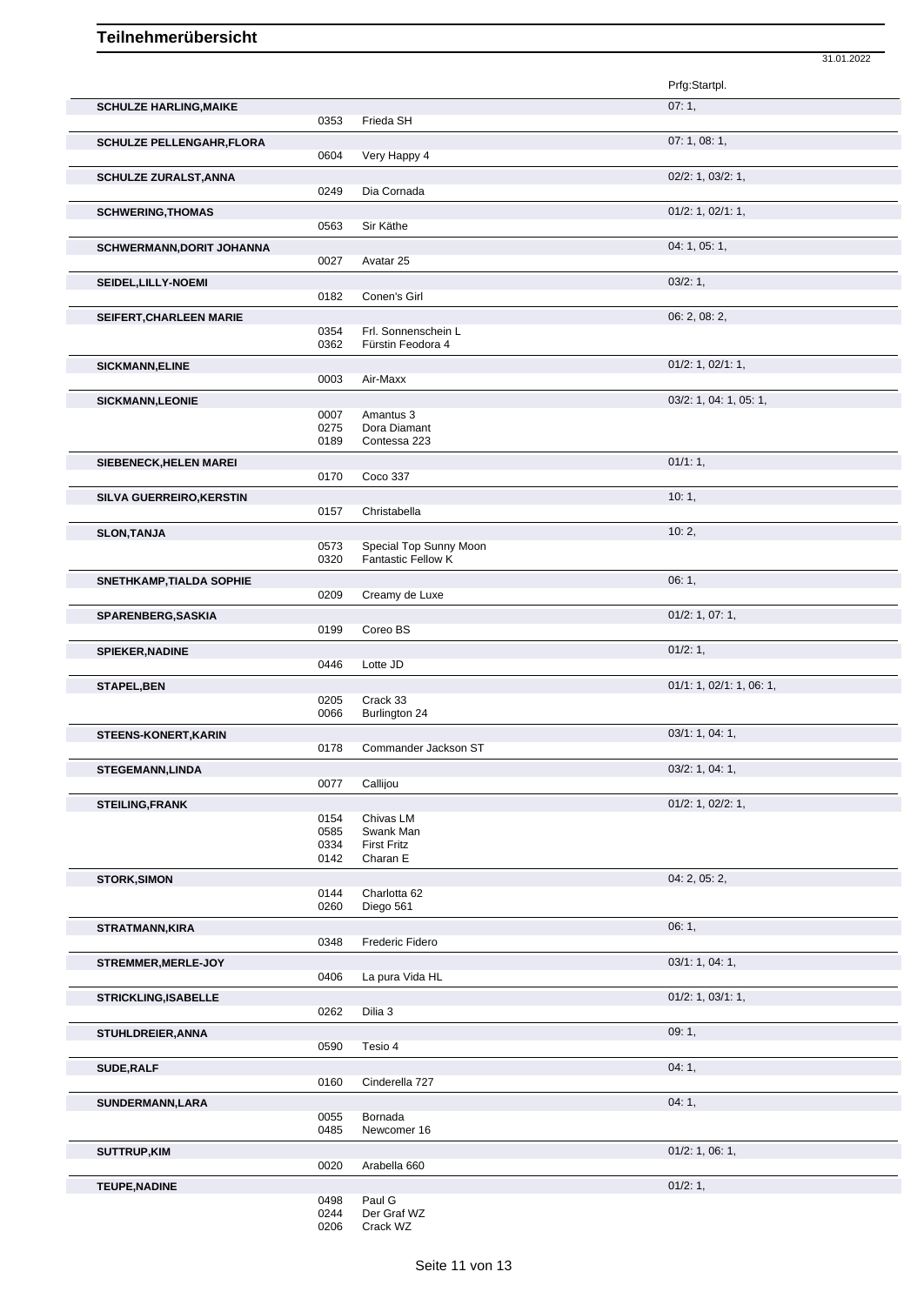|                             |              |                                | Prfg:Startpl.                   |
|-----------------------------|--------------|--------------------------------|---------------------------------|
| <b>THESSELING, MONA</b>     | 0294         | Easy like a Champ              | 03/2: 1, 04: 1,                 |
| <b>THIEMANN,LENI</b>        | 0299         | Eldorados 2                    | 01/1: 1, 02/1: 1,               |
|                             |              |                                |                                 |
| <b>THOMS-MEYER, LUISE</b>   | 0425         | Leviano M                      | 07:1,                           |
| TIEMANN, MAJA               |              |                                | 06:1,                           |
|                             | 0367         | Global Game AT                 |                                 |
| <b>TOENNISSEN, AMELIE</b>   |              |                                | 01/1: 2, 02/2: 1,               |
|                             | 0112         | Casper 447                     |                                 |
|                             | 0458<br>0125 | Majolie 4<br>Caty L            |                                 |
|                             | 0471         | My Sunshine SG                 |                                 |
|                             | 0377         | Haya 28                        |                                 |
| <b>TOENNISSEN,LARA</b>      |              |                                | 05:2,                           |
|                             | 0112         | Casper 447                     |                                 |
|                             | 0458<br>0125 | Majolie 4<br>Caty L            |                                 |
|                             | 0471         | My Sunshine SG                 |                                 |
|                             | 0492         | Odelie van de Celiebrug        |                                 |
|                             | 0377         | Haya 28                        |                                 |
| <b>TOENNISSEN, THOMAS</b>   |              |                                | 02/1:1,                         |
|                             | 0112         | Casper 447                     |                                 |
|                             | 0458<br>0125 | Majolie 4<br>Caty L            |                                 |
|                             | 0471         | My Sunshine SG                 |                                 |
|                             | 0492         | Odelie van de Celiebrug        |                                 |
|                             | 0377         | Haya 28                        |                                 |
| TRENTMANN, CARLA            |              |                                | 09:1,                           |
|                             | 0339         | Florida Sunset                 |                                 |
| TRETTIN, KATHLEEN           |              |                                | $01/2$ : 1, 06: 1,              |
|                             | 0576         | Stella Rouge                   |                                 |
| TURTLE, RACHEL              |              |                                | 05:1,                           |
|                             | 0619         | Zenia G                        |                                 |
| UHR, LILLY                  |              |                                | 07:1,                           |
|                             | 0059         | Brentano <sub>O</sub>          |                                 |
| URBAN, REBECCA              |              |                                | 02/2: 2, 03/2: 2,               |
|                             | 0078<br>0105 | Calotta-U<br>Casablanca 104    |                                 |
|                             | 0522         | Quibelow                       |                                 |
| UTHMANN-STEILING, KATHRIN   |              |                                | 10:2,                           |
|                             | 0154         | Chivas LM                      |                                 |
|                             | 0585         | Swank Man                      |                                 |
|                             | 0334<br>0142 | <b>First Fritz</b><br>Charan E |                                 |
|                             |              |                                |                                 |
| <b>UWELIUS, DENIS</b>       | 0551         | Samurai 442                    | 01/2: 1, 02/1: 1, 06: 1, 07: 1, |
|                             | 0146         | Charming Charly 3              |                                 |
|                             | 0451         | Ludo Vico                      |                                 |
| <b>VEHRING, LEONIE LENI</b> |              |                                | 01/1: 1, 02/2: 1, 09: 1,        |
|                             | 0386         | Hulapalu 22                    |                                 |
| <b>VENSCHOTT, VICKY</b>     |              |                                | 07:1,                           |
|                             | 0391         | Ipanema P                      |                                 |
| <b>WAELTE, ANNIKA</b>       |              |                                | 06: 1, 07: 1,                   |
|                             | 0351         | Frida Fabelhaft                |                                 |
| <b>WAERMELING, ALINA</b>    |              |                                | 07:1,                           |
|                             | 0350         | Freya-Rudina                   |                                 |
| <b>WEBER, JULE</b>          |              |                                | 03/2: 1, 04: 1,                 |
|                             | 0422         | Leopold GD                     |                                 |
| <b>WEBER, LARA</b>          |              |                                | 05:1,                           |
|                             | 0508         | Pilotprojekt                   |                                 |
| <b>WEBER, LENA MARIE</b>    |              |                                | 02/2: 1, 03/2: 1, 04: 1,        |
|                             | 0058         | Bradley 8                      |                                 |
| <b>WEBER, MARLEN</b>        |              |                                | $03/2$ : 1, 04: 2, 05: 1,       |
|                             | 0161         | Cleo 237                       |                                 |
|                             | 0072         | Caipi 12                       |                                 |
|                             | 0556<br>0592 | Scarlett 776<br>Tonic 17       |                                 |
|                             |              |                                |                                 |
| <b>WECKER,CONSTANZE</b>     | 0181         | Conceana PS                    | 05:1,                           |
|                             |              |                                |                                 |